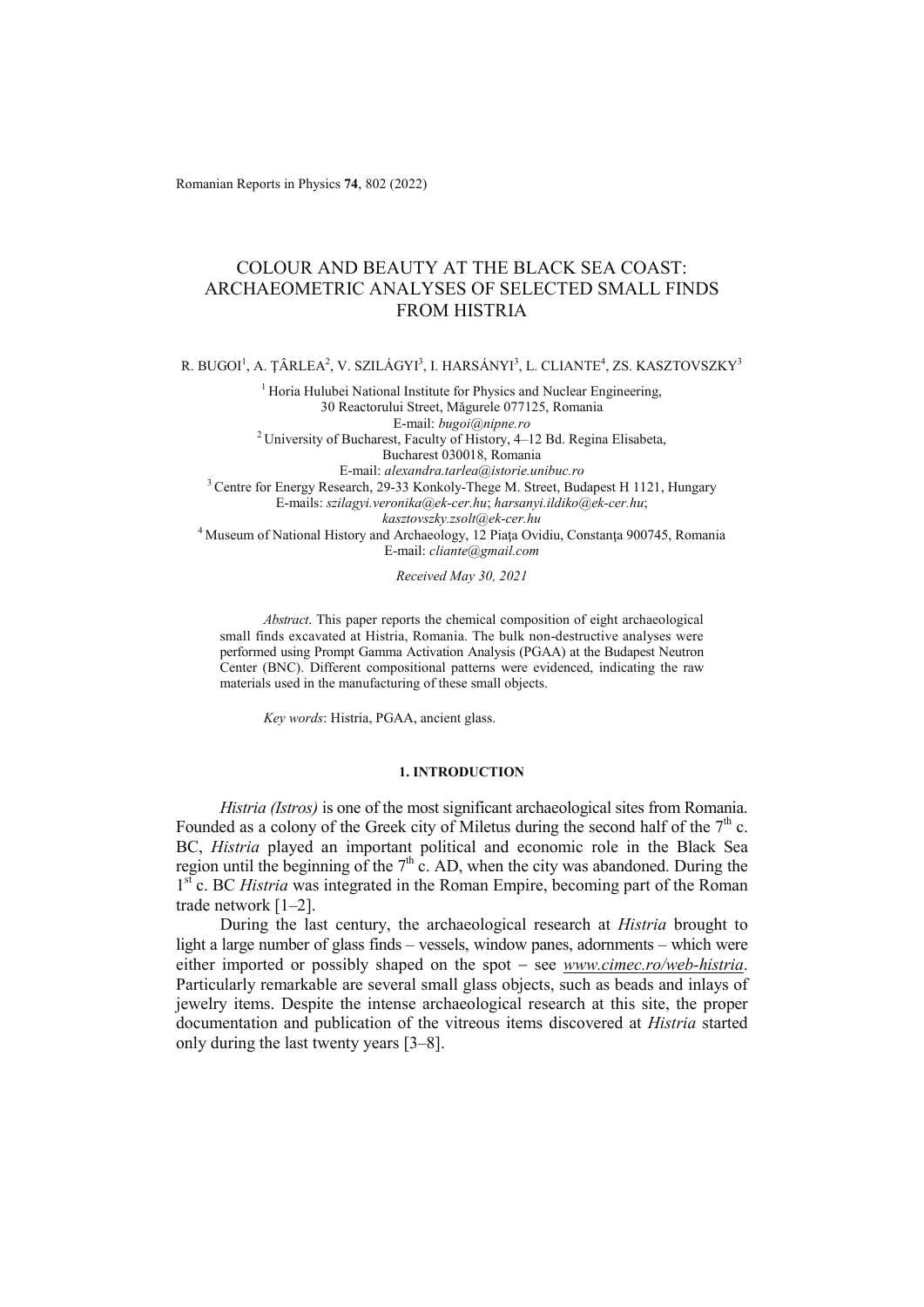| Article no. 802 | R. Bugoi et al. |  |
|-----------------|-----------------|--|
|                 |                 |  |

A project supported by the University of Bucharest (2013–2016 and 2017–2021) allowed the opening of a new sector at *Histria* Sector - Acropola Centru-Sud  $(ACS)/Acropolis$  Centre-South Sector  $-$  located in the southern part of the city, in an area undisturbed by the earlier excavations [9].

Taking into account the relative scarcity of archaeometric data on glass finds brought to light on the territory of Romania [10–18], during the last years a project aiming the characterization of representative glass finds discovered in archaeological sites from the western coast of the Black Sea coast, was initiated.

This paper reports the bulk chemical composition of eight small objects excavated at *Histria*, Romania, in the ACS Sector, in a Late Roman/Early Byzantine building dated to the  $6<sup>th</sup>$  c. AD. The analyses were performed using Prompt Gamma Activation Analysis (PGAA) technique at the Budapest Neutron Centre (BNC) [19]. Based on the compositional data, several conclusions about the raw materials and manufacturing techniques were obtained, thus increasing the knowledge on the material finds from *Histria*, and, more generally, on the use of glass on the Black Sea coast during the Antique period.

### **2. MATERIALS AND METHODS**

## 2.1. SAMPLE DESCRIPTION

The eight samples reported in this paper are shown in Fig. 1.

Sample Histria-2 is a diminutive transparent amber-yellow oblong glass bead, whose shape reminds of a wheat grain. The bead has a longitudinal perforation which is very large compared to the small body. This item is almost completely preserved, only one of its ends being slightly broken.

Sample Histria-5 is a large opaque dark bead, discovered intact in a good state of preservation. At the moment of its finding and after the first washing, the surface of this bead appeared to be dark blue. Cleaning this bead in an ultrasonic bath showed that its body is in fact black, the bluish tinge being just the result of the weathering phenomena that took place during the burial. The bead is decorated with light blue undulating thin lines and yellow dots ("eyes"). The dating of this bead raises some difficulties, as this type of bead (*Grosse Perle polychrome*) could be equally assigned either to the  $6^{th}$ – $5^{th}$  c. BC or to the  $5^{th}$ – $6^{th}$  c. AD [20–21].

Sample Histria-6 is a well-finished polyhedral amber bead with a longitudinal perforation. The high transparency and clarity of the material, as well as the lack of inclusions, suggested the assignment of this find to the category of glass beads. This type of bead made of either glass or gemstone was a quite familiar presence in the contexts dated to the Roman period, being frequently discovered in Sarmatian graves  $-e.g.$  group V A4 from [22] and type IV from [23].

Sample Histria-7 is a small opaque black cube of unknown function. Its dimensions and shape led to the hypothesis that it could have been a mosaic *tessera*,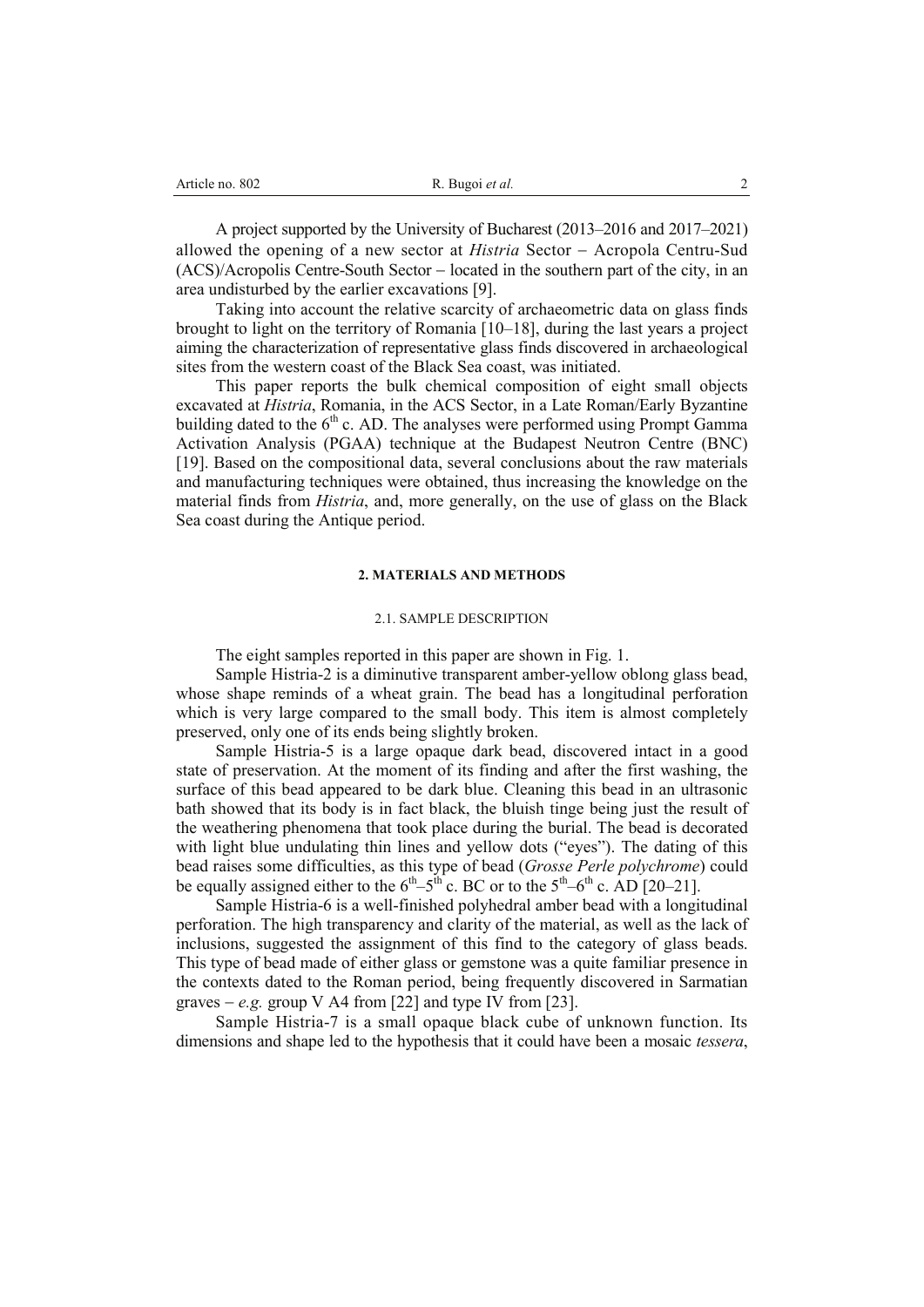made either of black glass or, more likely, considering its luster and opacity, of a lithic material.



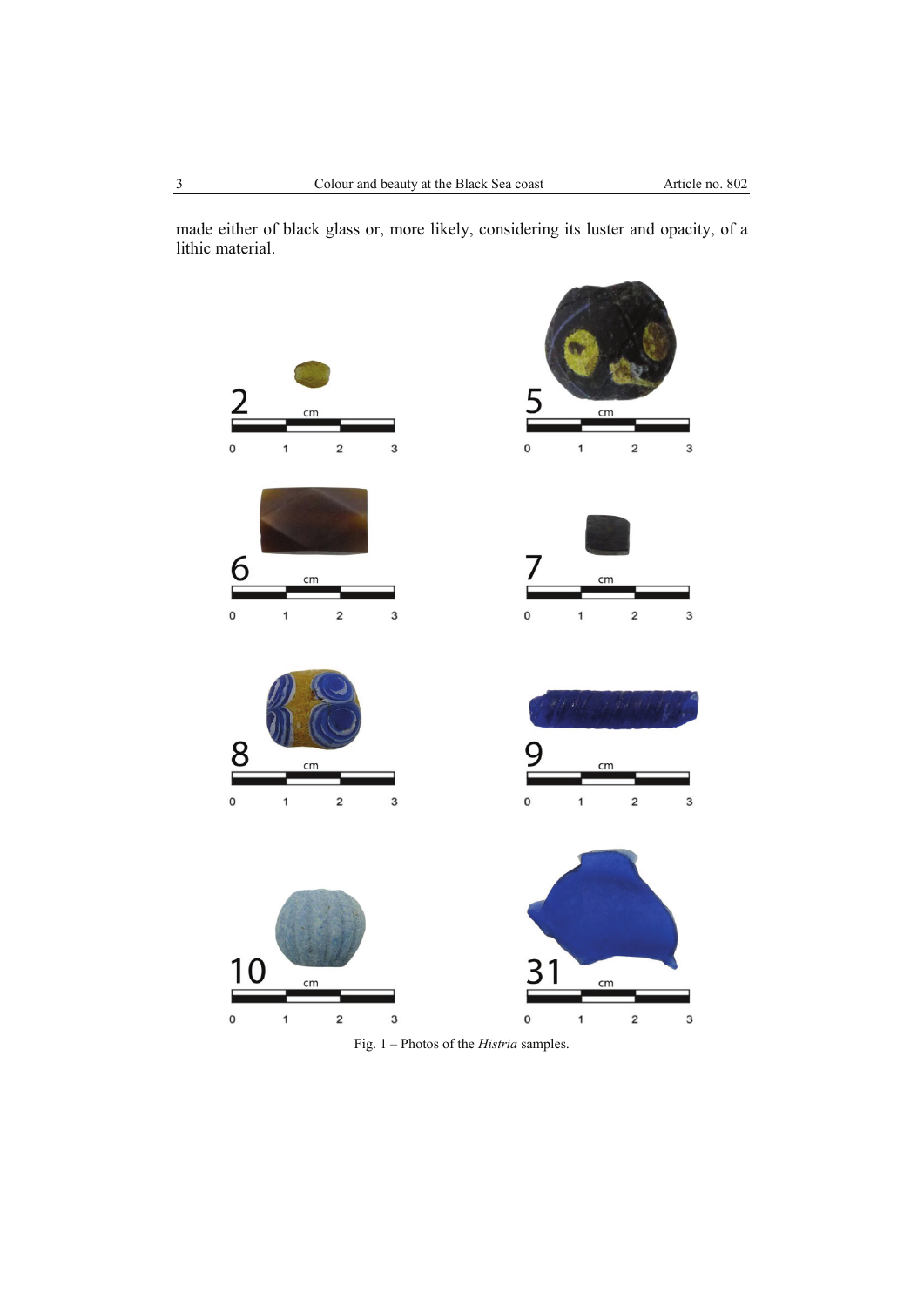| Article no. 802<br>R. Bugoi et al. |  |
|------------------------------------|--|
|------------------------------------|--|

Sample Histria-8 is a half of a bead with yellow body and blue "eyes" decoration. The section was covered with the same kind of crust as the external convex surface indicating that the find was buried in soil in fragmentary condition for a long period of time. So far, the closest analogy came from a male pit grave from Thermi, Greece, dated to 500–450 BC [24].

Sample Histria-9 is a fragment from a twisted cobalt blue glass bar identified as a stirring rod (Isings form 79) [25]. Such glass objects were in use during the  $1<sup>st</sup>-2<sup>nd</sup>$  c. AD [21, 25].

Sample Histria-10 is a light turquoise opaque bead, spherical in shape and decorated with ribs. This item, intact and in a good state of preservation, was tentatively considered from the moment of its discovery as being made of faience. As with many other types of beads, the ribbed ones seem to have been in and out of fashion for quite some time, so they tend to be less chronologically expressive. A very good analogy for this item is offered by some finds from the House of Menander, Pompeii: six spherical beads with ribs (*costolature*) made of light turquoise "vitreous paste", dated to the second half of the  $1<sup>st</sup>$  c. AD [26]. Ribbed beads probably made of faience and with deteriorated glaze were also recovered from some Late Roman and Byzantine sites from Israel [27].

Sample Histria-31 is a fragment from a cobalt blue vessel, namely a bulbous *unguentarium* dated to the Early Roman period  $(1<sup>st</sup>-2<sup>nd</sup> c. AD)$  [28].

### 2.2. EXPERIMENTAL

The PGAA measurements to determine the bulk elemental composition of *Histria* finds were performed at BNC. The PGAA facility is installed on a horizontal cold neutron beam of the Budapest Research Reactor. The current state of the Budapest PGAA experimental setup is described in great detail in [29].

The thermal equivalent beam intensity was  $9.6 \times 10^7$  cm<sup>2</sup>⋅s<sup>-1</sup>. The quantitative analysis is based on the detection of gamma photons emitted in  $(n, \gamma)$  reactions, using an HPGe detector surrounded by a BGO scintillator annulus. The prompt-gamma spectra were collected by a 64k MultiChannel Analyzer and evaluated with the Hypermet-PC software.

In principle, PGAA is capable to detect all chemical elements, but with very different sensitivities. The method is particularly useful for the detection of H, B, Cl and some rare-earth elements, which have relatively high neutron absorption cross-section. The quantitative analysis is based on the prompt  $k_0$  principle [30–31].

One of the greatest advantages of PGAA is that it provides the bulk average composition of the analyzed sample in a completely non-destructive way. Furthermore, the induced radioactivity diminishes quickly after the irradiation and the artefacts can be quickly returned to the archaeologists and curators after the PGAA experiments. However, glass samples that contain sodium should be kept in the laboratory for 2–3 days cooling, because of the short-lived <sup>23</sup>Na ( $T_{1/2}$  = 14.96 h).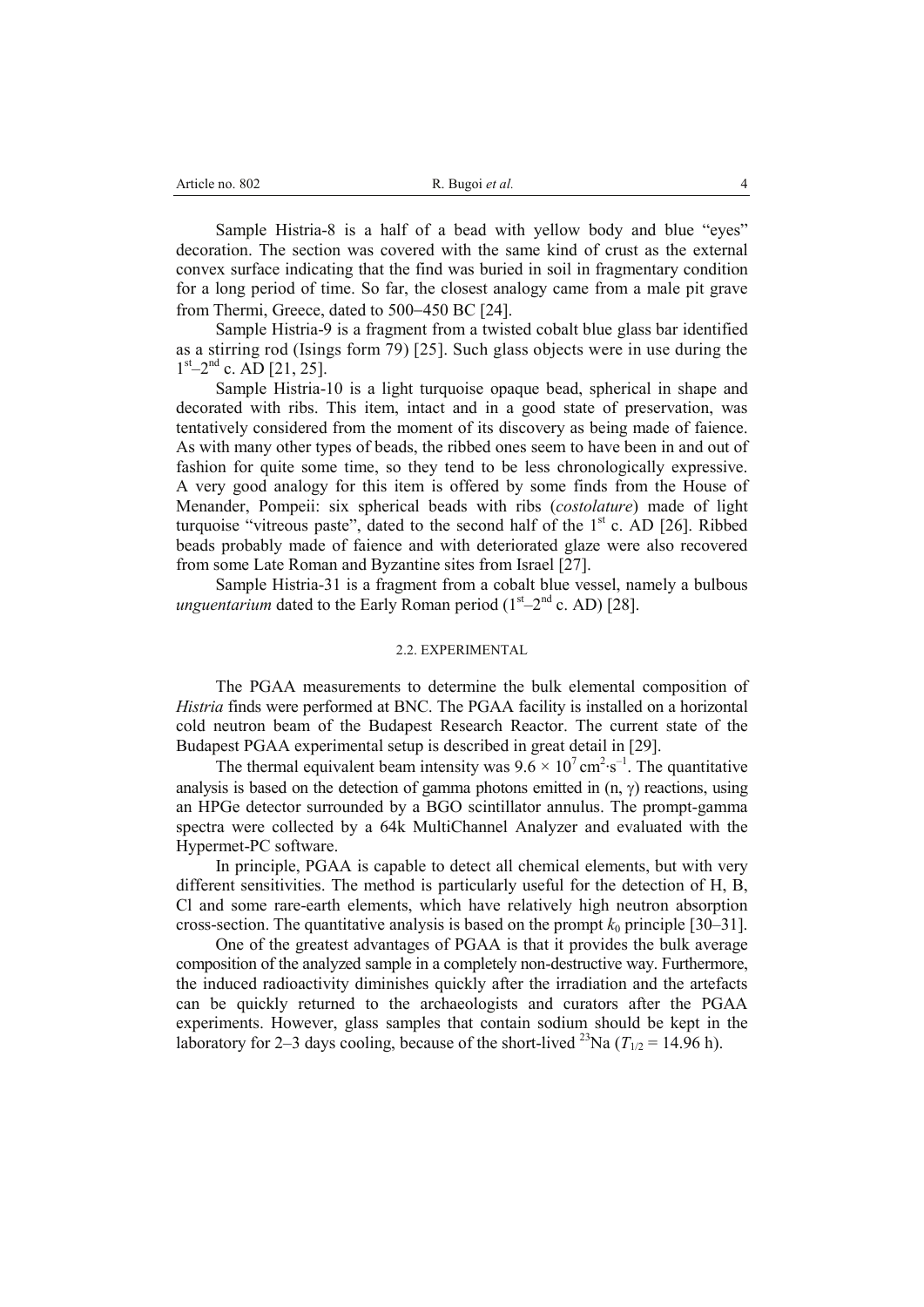The Budapest PGAA station has been extensively used to characterize a wide range of cultural heritage objects. Among others, the method was successfully applied for the characterization of ancient glass finds [32–34] and obsidian samples [35]. The accuracy of PGAA method has been assessed by measuring a series of reference glasses  $-$  for more details on this topic, see [33–34].

The samples were irradiated for 1200–58000 s with an external cold neutron beam and the spectra were acquired to obtain statistically significant peaks for all elements of interest – see below. The cross-section of the external neutron beam varied between 10 mm<sup>2</sup> and 400 mm<sup>2</sup>. In most cases, the entire volume of the object was irradiated with the neutron beam.

Before the experiment all objects were washed with water and gently brushed to remove the superficial dirt and soil deposits. Several samples, despite these cleaning procedures, retained some visible stains onto their surfaces. Moreover, thin layers of weathering products (maximum 100 µm thick) cover the surface of any ancient vitreous object that stayed buried in ground for millennia, with composition slightly different from the one of the underlying glass. As PGAA is a bulk analytical technique, the weathered glass layers and the superficial deposits have practically negligible contributions to the overall chemical composition.

Using PGAA it was possible to quantify the following major, minor and trace components: H, B, Na, Al, Cl, Si, Ti, K, Ca, Mn, Fe, Sm and Gd in all samples, and Mg, S, Co, Cu, Sb, Nd and Pb only in certain objects. The quantitative results expressed in wt%, and normalized to 100 wt%, as well as the detection limits, are given in Table 1. All concentrations are expressed as oxides, except for Cl that is given in elemental form.

For quantitative PGAA, the most important source of uncertainty is related to the peak area determination, *i.e.* the counting statistics [30].

In the following discussion, not only the major and minor elements of the vitreous matrix (Si, Na, Ca, Pb, K, Mg, Al, Ti, Fe, Mn, and Cl) were considered to obtain some information about the raw materials and manufacturing techniques, but also some trace-elements, such as Co, Cu and Sb, significant for the chromophores and opacifiers. In some samples, manganese was found close to the detection limit (*i.e.* 200 ppm MnO), thus these values should be considered only as indicative for the presence of this element. Concentrations of several trace elements resulting from PGAA (H, B, Sm, Nd, Gd) were also reported in Table 1, but they were not taken into account in the discussion of the results.

### **3. RESULTS AND DISCUSSIONS**

Three out of the eight analyzed samples, namely Histria-2, Histria-9 and Histria-31 were clearly identified as soda-lime-silica glasses, as indicated by the average concentrations of soda (17.27  $\pm$  1.33) wt% Na<sub>2</sub>O, lime (7.33  $\pm$  2.33) wt% CaO, and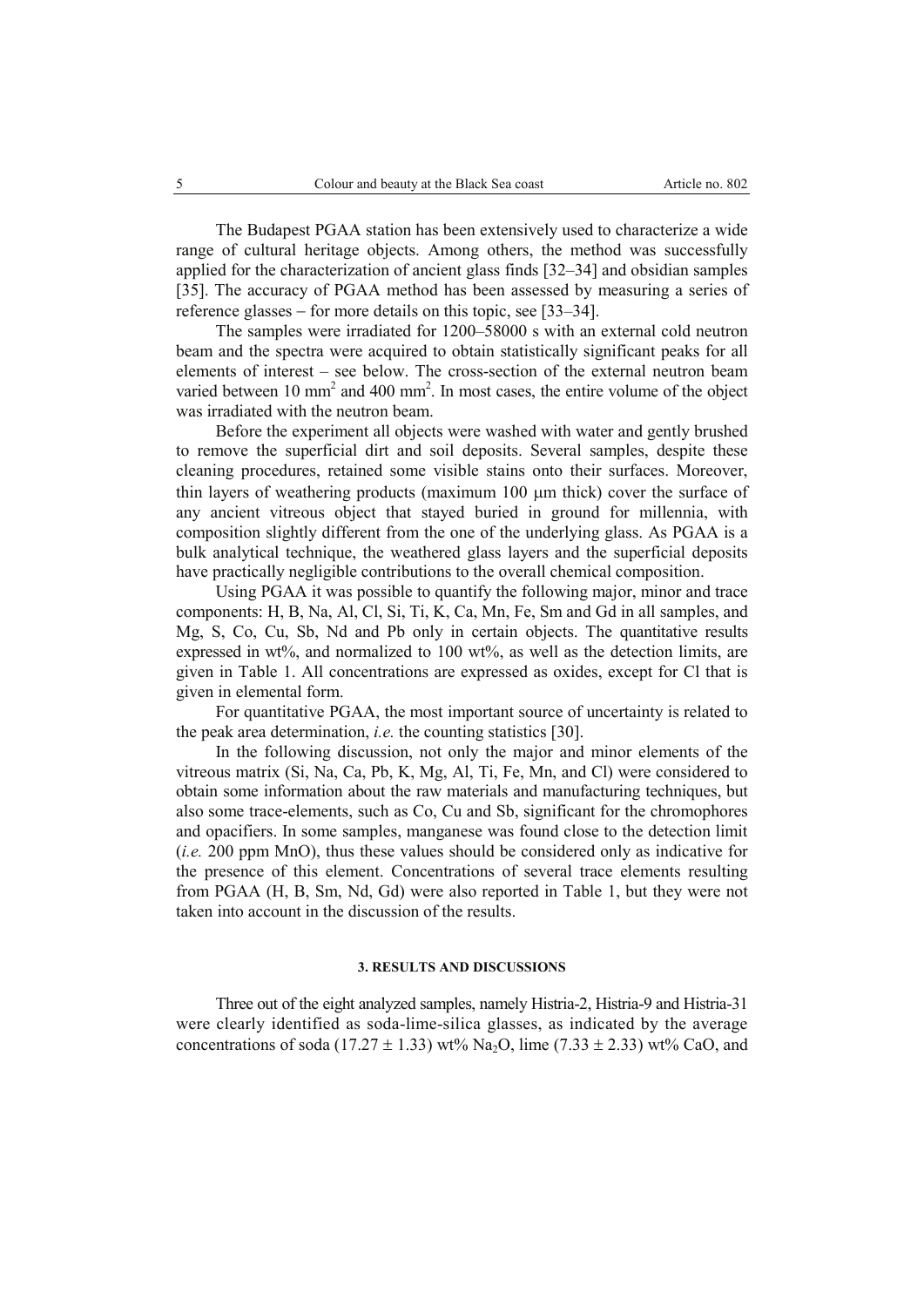| Article no. 802 |  |
|-----------------|--|
|-----------------|--|

silica (67.59  $\pm$  1.98) wt% SiO<sub>2</sub>. The magnesia (MgO) and potash (K<sub>2</sub>O) content in these samples are  $\leq 1.5$  wt%, showing that natron was the mineral flux employed in their making [36]. While potash was quantitatively determined in all samples, in sample Histria-9, magnesia was under the detection limits of the PGAA setup, which is estimated to be approximately  $1.0 \text{ wt\%} \text{MgO}.$ 

The amber yellow bead Histria 2 contains 2300 ppm  $SO_3$  and 3170 ppm  $Fe<sub>2</sub>O<sub>3</sub>$ ; most likely, this sample owes its color to an iron-sulphur compound [37–38]. Remarkable for this sample is the reduced manganese concentration (480 ppm MnO). Manganese compounds usually act as oxidizers, while the generation of amber color requires reducing conditions [37–38].

The detection limits for CoO for the PGAA setup are estimated to 100 ppm. The dark blue glass samples, Histria-9 and Histria-31 contain cobalt in amounts above this detection limit, *i.e.* 572 and 1151 ppm CoO, respectively. As cobalt is a strong chromophore, the addition of low amounts of cobalt compounds to the glass batch was enough to induce the particular dark blue color of these glass fragments [39]. These samples also contain copper above the detection limits, but in relatively low amounts ( $\sim 1500$  ppm CuO), not enough to play a significant role in the coloring processes. Most likely, the presence of the copper in these samples is related to the cobalt ore, as during the Early Roman period, the cobalt colorant used in glass manufacturing was actually a mixture of iron, cobalt and copper oxides [39].

Considering the overall compositional pattern – major and minor elements, particularly the concentrations of Na, Ca, Ti, Fe, and Mn oxides – the assignation of these three soda-lime-silica samples to well-known glass chemical groups from the archaeometric literature, in particular, to the *Groupes* and *Séries* introduced by Foy and colleagues [40–41], turned out to be rather problematic, also taking into account the chronologic details. The comparison terms are given in Table 1.

Thus, sample Histria-2 contains relatively little  $Na<sub>2</sub>O$  (15.74 wt%) suggesting that glass used in its making originated in some Levantine workshops [38, 40].

In particular, the amber yellow glass bead Histria-2 has a composition reminiscent of the typical Roman Imperial glass, also known as Roman Naturally Colored Blue Green Yellow 2 (RNCBGY2) as defined in [43], manufactured using mature sands from the Syro-Palestinian coasts of the Mediterranean Sea, with low contents of Ti, Mn and Fe.

On the other hand, its very high lime content (9.95 wt% CaO) suggested a possible similarity with *Série 3.3* of Foy [40], a chemical group dated to the Late Roman period  $(7<sup>th</sup>$  c. AD), also of Levantine origin.

However, as noticed by Paynter and Jackson, amber glass was rarely encountered in the Roman world after the  $2<sup>nd</sup>$  c. AD [38]; therefore the similarity with *Série 3.3* of Foy is questionable.

An alternative interpretation for the relatively high lime (9.95 wt% CaO) and magnesia concentrations (1.17 wt  $%$  MgO) is that these components derived from the carbonatic soil deposits, rich in calcite and dolomite, that were present on the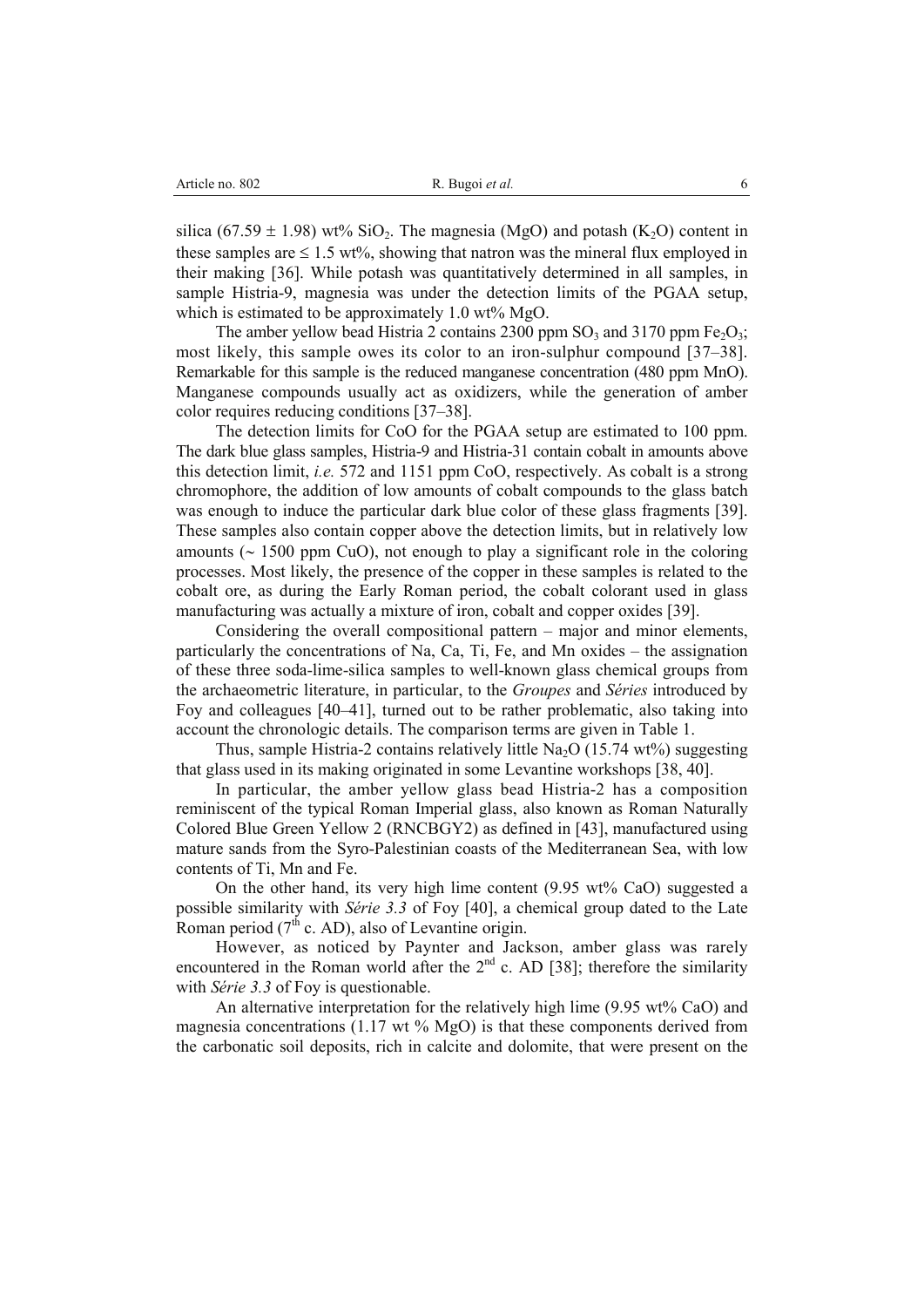surface and in the perforation of this bead when performing the PGAA analyses. The relatively low chlorine content (0.86 wt% Cl) might be the consequence of heating the glass when fashioning this small object – chlorine is a volatile element.

In any case, Histria-2 bead seem to have been made from glass originating in a Levantine workshop, using mature sands and well-controlled manufacturing conditions, *i.e.* reducing firing and no intentional addition of any manganese minerals.

Considering its very low content of manganese (300 ppm MnO) and the relatively high concentration of antimony (6400 ppm  $Sb_2O_3$ ), Histria-9 sample seems to have a compositional pattern typical for an object manufactured from Sb-decolorized glass (*i.e.* pertaining to *Groupe 4* of Foy) [41], whose blue coloration was produced by the addition of a Co-mineral to the glass batch [39]. Such a process might have taken place in secondary workshops that used Sb-decolorized glass as raw material.

We must also consider the possibility of RNCBGY2 glass, *i.e.* the typical Imperial Roman glass that was colored by adding some cobalt minerals poor in manganese and rich in antimony [39].

Another explanation is that sample Histria-9 was manufactured from glass belonging to *Série 3.2* of Foy [40], to which some cobalt compounds were added as chromophores. However, one must be cautious with this last hypothesis, as the artefacts belonging to *Série* 3.2 of Foy were dated to the  $5<sup>th</sup>-6<sup>th</sup>$  c. AD [40], while the dating based on stylistic grounds of this stirring rod was restricted to the  $1<sup>st</sup>-2<sup>nd</sup>$  centuries AD.

The vessel fragment Histria-31 can be assigned to *Série 2.1* of Foy by taking into account its relatively high content of soda  $(17.98 \text{ wt\% Na}_2O)$ , lime  $(6.60 \text{ wt\%}$ CaO), iron (1.707 wt% Fe<sub>2</sub>O<sub>3</sub>), manganese oxide (0.592 wt% MnO), and titanium oxide (0.186 wt% TiO<sub>2</sub>). However, glass finds belonging to this chemical group, originating from Egyptian workshops, were dated to the Late Roman period (namely, to the  $5<sup>th</sup>-6<sup>th</sup>$  centuries AD) [40], in contradiction with the stylistic dating of this particular object – namely, to the  $1<sup>st</sup>-2<sup>nd</sup>$  centuries AD.

Histria-8 is an opaque yellow bead with dark blue circular motifs ("eyes"). Because of the underlying principle of PGAA, a bulk analytical technique, it was impossible to separate the gamma rays emitted by the blue glass decoration from the ones emitted by the yellow glass body.

The main feature of Histria-8 is the relatively high lead content (9.31 wt% PbO), accompanied by a significant amount of antimony  $(1.69 \text{ wt\% Sb_2O_3})$ . The presence of these two elements suggests that the opaque yellow glass was made by using a lead antimonate compound, most likely  $Pb_2Sb_2O_7$  [42 and references therein]. The lead antimonate deliberatively added during the manufacturing process not only provided the yellow color and opacity, but due to the relatively high lead content, also increased the workability of glass, allowing an easier shaping of this small decorative object.

The cobalt content (300 ppm CoO) of Histria-8 sample reflects the use of a cobalt mineral to provide the blue color of the glass decoration ("eyes").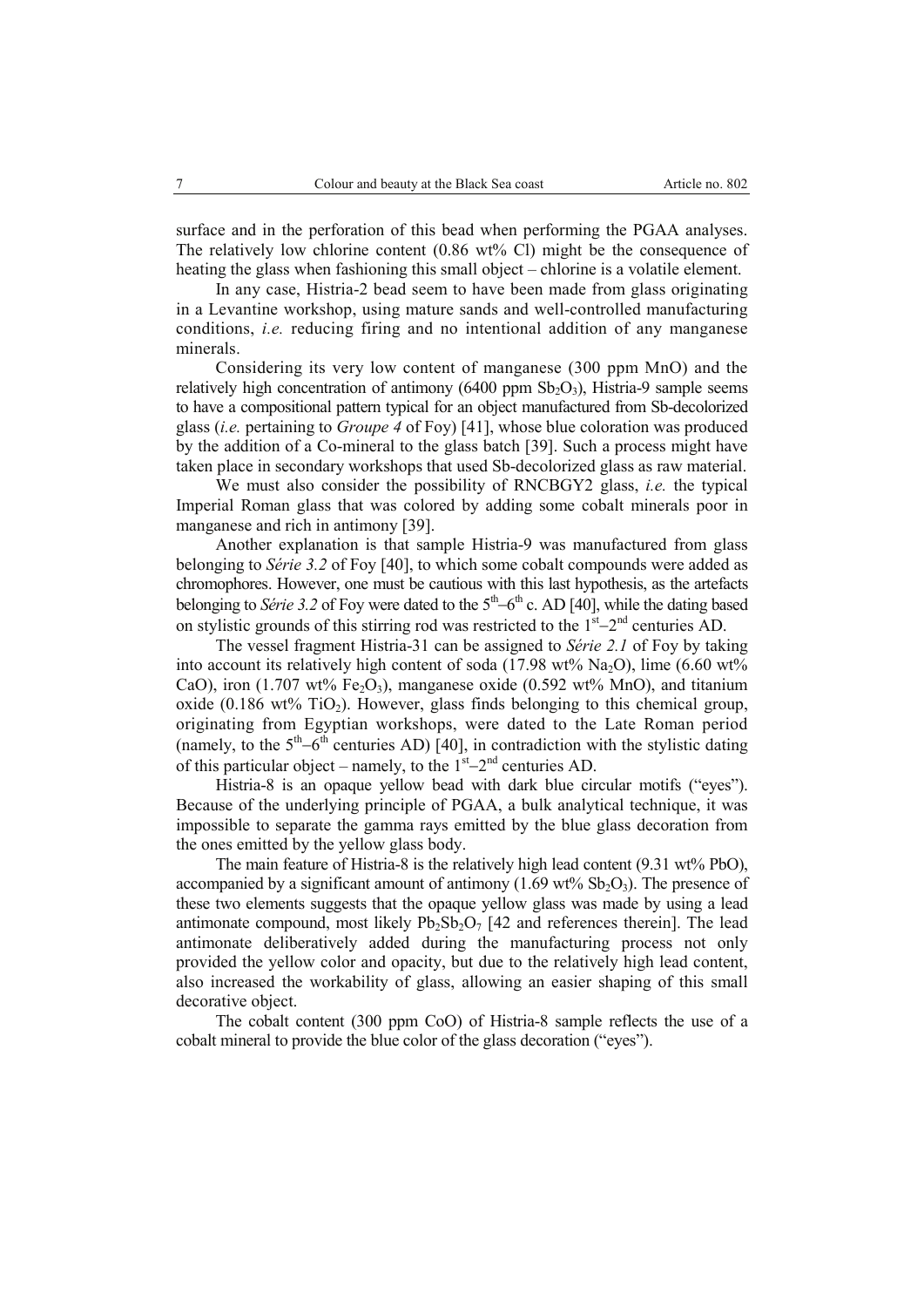## *Table 1*

### PGAA results on Histria samples – all concentrations expressed in wt% empty cells mean below the detection limits

| <b>SAMPLE</b>       | Oxide/El<br>$[wt\%]$                                         | SiO <sub>2</sub> | TiO <sub>2</sub> | Al <sub>2</sub> O <sub>3</sub> | $Fe2O3$ MnO MgO CaO Na <sub>2</sub> O K <sub>2</sub> O |       |                   |      |       |      | H <sub>2</sub> O | SO <sub>3</sub> |
|---------------------|--------------------------------------------------------------|------------------|------------------|--------------------------------|--------------------------------------------------------|-------|-------------------|------|-------|------|------------------|-----------------|
|                     | <b>Detection</b><br>limits                                   | 0.1              | 0.050            | 0.50                           | 0.050                                                  | 0.020 | 1.00              | 1.00 | 0.01  | 0.10 | 0.090            | 0.10            |
| Histria-2           | amber<br>yellow                                              | 66.1             | 0.070            | 2.80                           | 0.317                                                  | 0.048 | 1.2               | 9.95 | 15.74 | 0.93 | 1.763            | 0.23            |
| Histria-5           | black with<br>blue<br>thin<br>lines<br>and<br>yellow<br>eyes | 57.7             | 0.214            | 4.07                           | 7.468                                                  | 1.305 | 1.5               | 5.75 | 15.34 |      | $1.01 \, 0.625$  | 0.24            |
| Histria-6           | amber<br>brown                                               | 98.8             |                  |                                |                                                        |       |                   |      | 0.07  |      | $0.05$   1.050   |                 |
| Histria-7           | black                                                        | 4.8              | 0.581            |                                | 90.421                                                 | 0.122 |                   |      |       | 0.29 | 3.614            |                 |
| Histria-8           | yellow<br>with blue<br>eyes                                  | 64.2             | 0.075            | 1.97                           | 1.078                                                  | 0.021 |                   | 6.51 | 12.78 |      | $0.35$ 0.553     | 0.28            |
| Histria-9           | blue                                                         | 69.8             | 0.086            | 1.81                           | 0.796                                                  | 0.030 |                   | 5.46 | 18.09 | 1.10 | 0.496            | 0.33            |
| Histria-10          | turquoise<br>green                                           | 87.0             | 0.056            | 1.72                           | 0.368                                                  |       | 1.7               | 1.05 | 3.74  | 1.67 | 0.457            | 0.47            |
| Histria-31          | blue                                                         | 66.9             | 0.186            | 1.98                           | 1.707                                                  | 0.592 | $\overline{1.2}$  | 6.60 | 17.98 | 0.86 | 0.444            | 0.37            |
|                     |                                                              |                  |                  |                                |                                                        |       |                   |      |       |      |                  |                 |
| Histria-2           | amber<br>yellow                                              | 66.1             | 0.070            | 2.80                           | 0.317                                                  | 0.048 | 1.2               | 9.95 | 15.74 | 0.93 | 1.763            | 0.23            |
| Histria-9           | blue                                                         | 69.8             | 0.086            | 1.81                           | 0.796                                                  | 0.030 |                   | 5.46 | 18.09 | 1.10 | 0.496            | 0.33            |
| Histria-31          | blue                                                         | 66.9             | 0.186            | 1.98                           | 1.707                                                  | 0.592 | 1.2               | 6.60 | 17.98 | 0.86 | 0.444            | 0.37            |
| <b>AVERAGE</b>      |                                                              | 67.6             | 0.114            | 2.20                           | 0.940                                                  | 0.223 | $\overline{1.2}$  | 7.33 | 17.27 | 0.96 | 0.901            | 0.31            |
| <b>STDEV</b>        |                                                              | 1.98             | 0.063            | 0.53                           | 0.706                                                  | 0.319 | 0.004             | 2.33 | 1.33  | 0.12 | 0.747            | $0.07\,$        |
| Histria-2           | amber<br>yellow                                              | 66.1             | 0.070            | 2.80                           | 0.317                                                  | 0.048 | 1.2               | 9.95 | 15.74 | 0.93 |                  |                 |
| Serie 3.3 Foy       |                                                              | 70.94            | 0.080            | 3.00                           | 0.520                                                  | 0.010 | 0.67              | 8.48 | 14.65 | 0.69 |                  |                 |
| <b>RNCBGY2</b>      |                                                              | 70.60            | 0.100            | 2.50                           | 0.400                                                  | 0.500 | 0.50              | 7.70 | 16.10 | 0.80 |                  |                 |
|                     |                                                              |                  |                  |                                |                                                        |       |                   |      |       |      |                  |                 |
| Histria-9           | blue                                                         | 69.8             | 0.086            | 1.81                           | 0.796                                                  | 0.030 |                   | 5.46 | 18.09 | 1.10 |                  |                 |
| <b>Groupe 4 Foy</b> |                                                              | 71.00            | 0.060            | 1.94                           | 0.340                                                  | 0.020 | $\overline{0.43}$ | 5.56 | 19.05 | 0.42 |                  |                 |
| <b>RNCBGY2</b>      |                                                              | 70.60            | 0.100            | 2.50                           | 0.400                                                  | 0.500 | 0.50              | 7.70 | 16.10 | 0.80 |                  |                 |
| Serie 3.2 Foy       |                                                              | 68.07            | 0.090            | 1.92                           | 0.700                                                  | 0.950 | 0.65              | 6.99 | 18.79 | 0.44 |                  |                 |
| Histria-31          | blue                                                         | 66.9             | 0.186            | 1.98                           | 1.707                                                  | 0.592 | 1.2               | 6.60 | 17.98 | 0.86 |                  |                 |
| Serie 2.1 Foy       |                                                              | 64.42            | 0.160            | 2.54                           | 1.350                                                  | 1.600 | 1.23              | 7.80 | 18.50 | 0.79 |                  |                 |
|                     |                                                              |                  |                  |                                |                                                        |       |                   |      |       |      |                  |                 |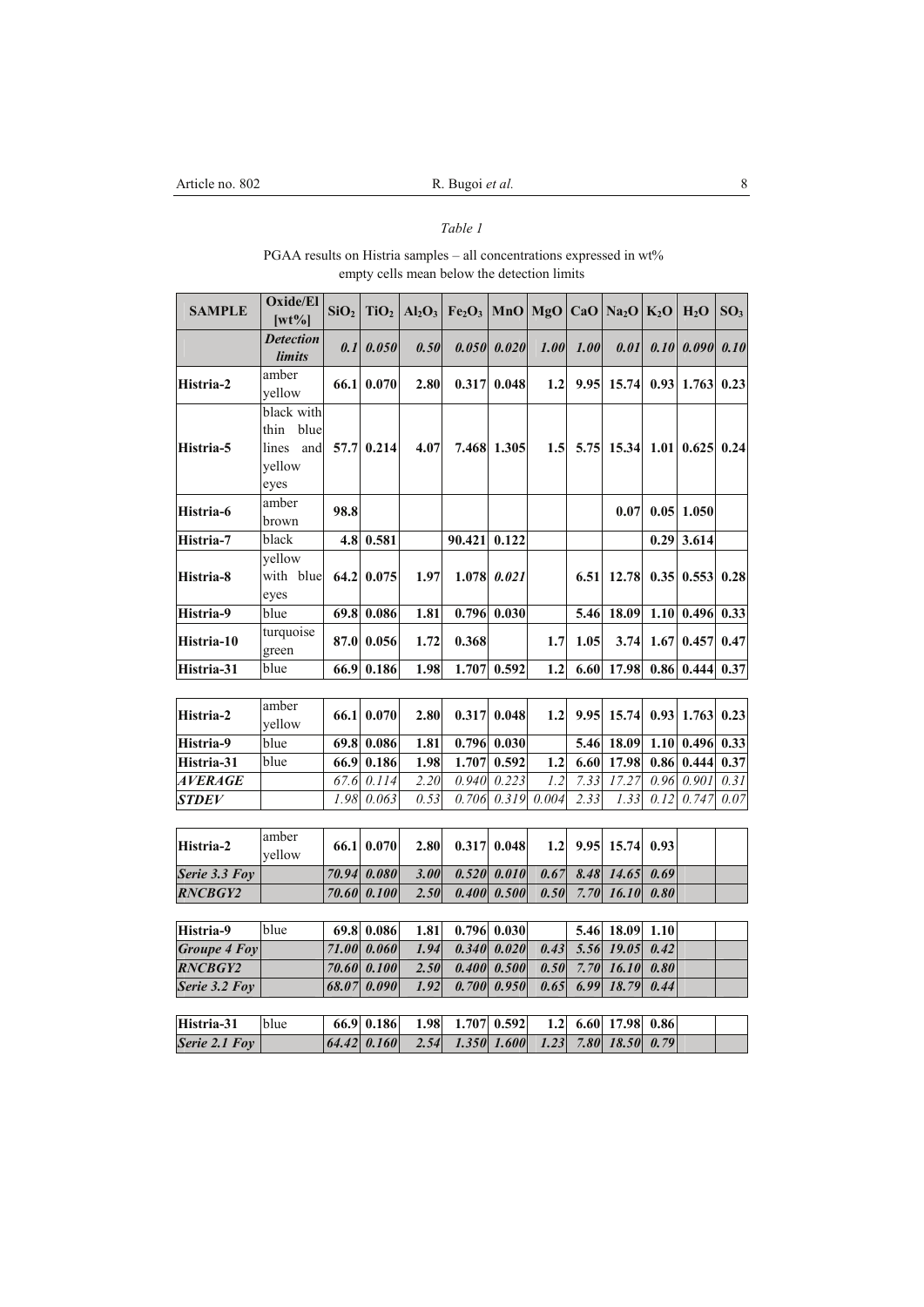## *Table 1* (continued)

| <b>SAMPLE</b> | Oxide/El<br>$[wt\%]$                                      | <b>B2O3</b>           | CoO   |               |      | CuO $ Sb_2O_3 Nd_2O_3 Sm_2O_3$ | $Gd_2O_3$             | Cl           |                 | PbO SnO |
|---------------|-----------------------------------------------------------|-----------------------|-------|---------------|------|--------------------------------|-----------------------|--------------|-----------------|---------|
|               | <b>Detection</b><br><i>limits</i>                         | 0.0000510.0101        |       | 0.050         | 0.10 |                                | 0.001 0.00005 0.00005 | $0.003$ 1.60 |                 | 0.5     |
| Histria-2     | amber<br>yellow                                           | 0.05403               |       |               |      |                                | 0.00710.0001110.00017 | 0.86         |                 |         |
| Histria-5     | black with<br>thin blue<br>lines<br>and<br>yellow<br>eyes | 0.02862               |       | $0.024$ 0.249 |      |                                | $0.00018$ 0.00021     |              | $0.94 \, 3.45$  |         |
| Histria-6     | amber<br>brown                                            | 0.05499               |       |               |      |                                |                       | 0.00         |                 |         |
| Histria-7     | black                                                     | 0.04187               |       |               |      |                                | $0.00199$ 0.00301     | 0.10         |                 |         |
| Histria-8     | yellow<br>with blue<br>eyes                               | 0.00486               | 0.030 |               | 1.69 |                                | 0.011 0.00011 0.00015 |              | $1.12$   $9.31$ |         |
| Histria-9     | blue                                                      | 0.03347               |       | $0.057$ 0.150 | 0.64 |                                | 0.00009   0.00013     | 1.09         |                 |         |
| Histria-10    | turquoise<br>green                                        | $0.00106$ 0.007 1.320 |       |               |      |                                | 0.002 0.00011 0.00011 | 0.45         |                 |         |
| Histria-31    | blue                                                      | 0.00005               |       | $0.115$ 0.140 |      |                                | 0.003 0.00013 0.00012 | 0.90         |                 |         |

| Histria-2    | amber<br>vellow | 0.05403                              |      |      |      |  | 0.007 0.00011 0.00017 | 0.86 |  |
|--------------|-----------------|--------------------------------------|------|------|------|--|-----------------------|------|--|
| Histria-9    | blue            | $0.03347 \mid 0.057 \mid 0.150 \mid$ |      |      | 0.64 |  | 0.00009 0.00013       | 1.09 |  |
| Histria-31   | blue            | $0.00005$ 0.115 0.140                |      |      |      |  | 0.003 0.00013 0.00012 | 0.90 |  |
| AVERAGE      |                 | 0.02918                              | 0.09 | 0.15 |      |  | $0.00011$ 0.00014     | 0.95 |  |
| <b>STDEV</b> |                 | 0.02725                              | 0.04 | 0.01 |      |  | $0.00002$ $0.00002$   | 0.12 |  |

| Histria-2      | amber<br>vellow |  |  |  |  |  |
|----------------|-----------------|--|--|--|--|--|
| Serie 3.3 Foy  |                 |  |  |  |  |  |
| <b>RNCBGY2</b> |                 |  |  |  |  |  |

| Histria-9      | blue |  | 0.64 |  |  |  |
|----------------|------|--|------|--|--|--|
| Groupe 4 Foy   |      |  | 0.63 |  |  |  |
| <b>RNCBGY2</b> |      |  |      |  |  |  |
| Serie 3.2 Foy  |      |  |      |  |  |  |

| Histria-31    | иuе |  |  |  |  |  |
|---------------|-----|--|--|--|--|--|
| Serie 2.1 Foy |     |  |  |  |  |  |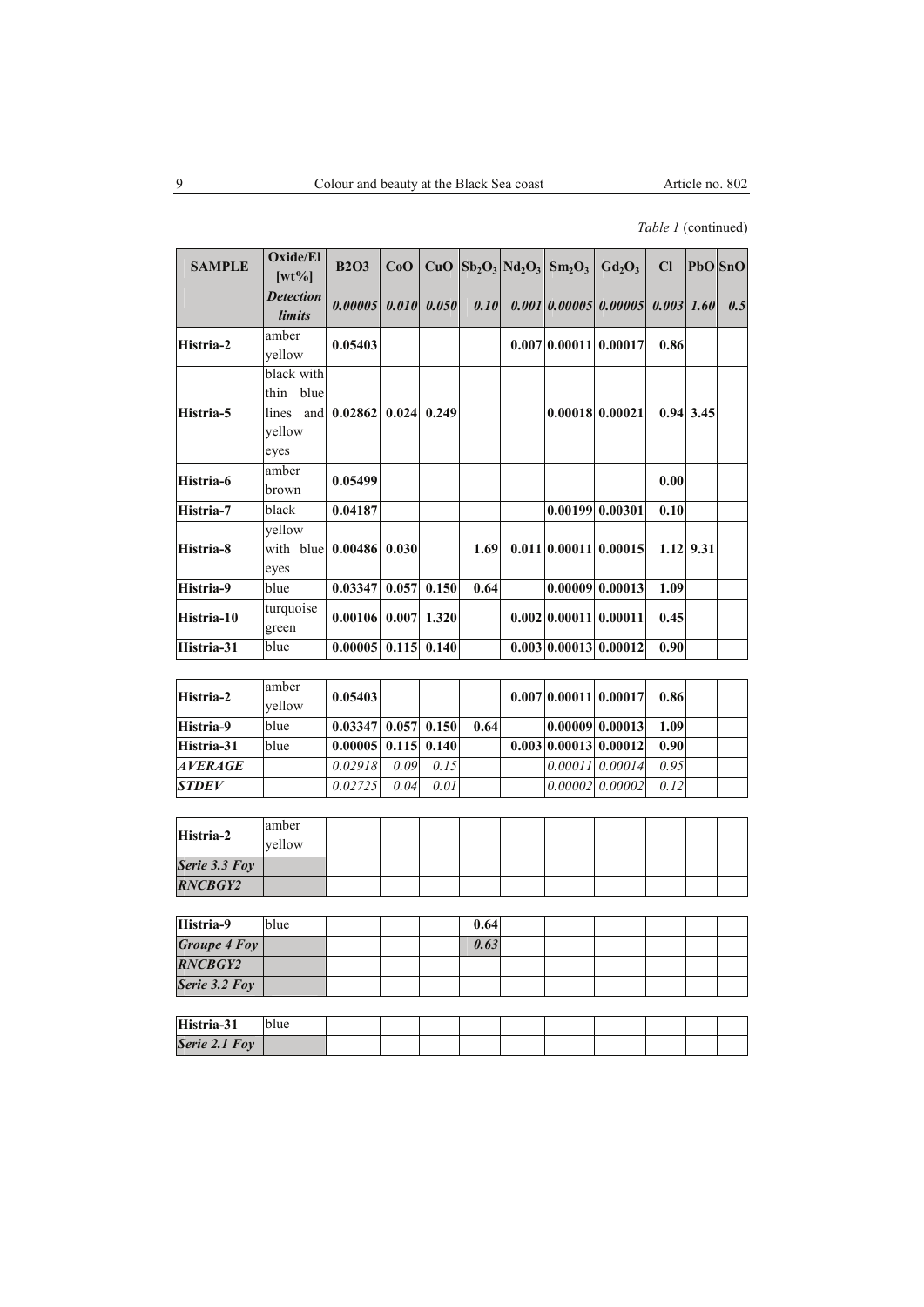Considering its compositional pattern  $(3.45 \text{ wt\%} \text{ PbO}, 15.34 \text{ wt\%} \text{ Na}_2\text{O} \text{ and } 15.34 \text{ wt\%} \text{ N} \text{m}$ 57.73 wt%  $SiO<sub>2</sub>$ ), a similar discourse can be put forward for Histria-5 multicolored bead – or at least up to a certain point. As no antimony or tin were detected in this object (the detection limits of the PGAA setup are 0.1 wt%  $Sb<sub>2</sub>O<sub>3</sub>$  and 0.5 wt% SnO), the data reported in this paper are not enough to allow the identification of the yellow chromophore used to make the yellow "eyes": lead antimonate or lead stannate [42 and references therein].

The high concentration of iron (7.468 wt% Fe<sub>2</sub>O<sub>3</sub>) provides the explanation for the black color of this bead [44], while the cobalt traces (240 ppm CoO) originate in the thin blue trails decorating the surface.

The high concentrations of alumina  $(4.07 \text{ wt\% } \text{Al}_2\text{O}_3)$  can be related to the employed raw materials – most likely, Histria-5 bead was produced using sands different from the ones used to make the other objects discussed in this paper, possibly of Asian/Indian origin [45].

Based on the high content of silica (98.78 wt%  $SiO<sub>2</sub>$ ) and the particular amber brown color, sample Histria-6 is most likely a carnelian and not a glass bead.

The high iron content (90.421 wt%  $Fe<sub>2</sub>O<sub>3</sub>$ ) in the black tessera Histria-7, suggests that this is an object made of an iron mineral and definitely not a piece of opaque black glass.

The overall compositional pattern of sample Histria-10 confirms that we are dealing with a faience bead – statement supported by its low sodium content  $(3.74 \text{ wt\% Na}_2O)$ , balanced by a relatively high silica concentration  $(86.97 \text{ wt\% SiO}_2)$ . Its lime, magnesia and potash content are also relatively reduced: 1.05 wt% CaO, 1.71 wt% MgO, and 1.67 wt% K<sub>2</sub>O, respectively. In any case, this is definitely not a compositional pattern typical for ancient glass. Most likely, this bead was made somewhere in Egypt by mixing high amounts of quartz with small amounts of lime, feldspar, alkali and alumina, by using raw materials and a technology completely different from the one used in glass making [46–48]. The copper content (1.32 wt%) CuO) provides the explanation for the turquoise green color of this bead.

As the PGAA results confirmed that this object is a faience bead, this information was useful to restrict its dating, considering that the production of faience beads in Egypt had ceased by the  $3<sup>rd</sup>$  c. AD [49–50].

By studying the data reported in this paper, it is obvious that further analyses using other methods, *e.g.* X-ray diffraction (XRD), SEM (Scanning Electron Microscopy) and/or Laser-Ablation Inductively Coupled Plasma (LA-ICP-MS) are necessary to fully characterize the following samples: the gemstone Histria-6 (most likely a carnelian); the black mosaic tessera Histria-7, probably made from a black iron mineral, and sample Histria-10, identified as a faience bead. The same applies to the composite eye beads Histria-5 and Histria-8, objects made of glass of different colors, and for which PGAA, a bulk method, is definitely not the most suitable analytical approach, despite its non-destructive character, which otherwise is an extremely attractive feature when analyzing cultural heritage objects.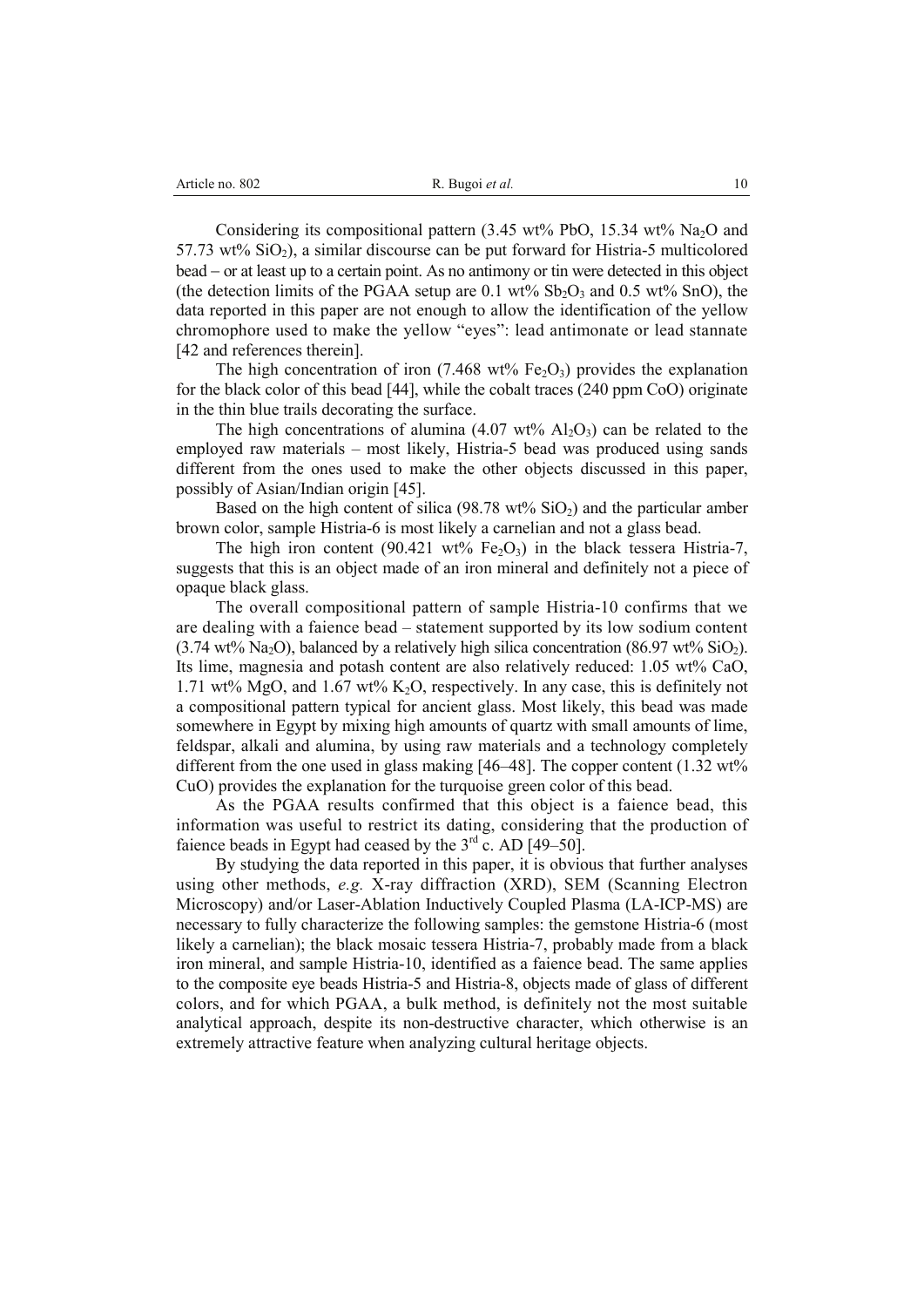### **4. CONCLUSIONS**

The chemical composition of eight archaeological small finds discovered at *Histria*, Romania, obtained using the PGAA technique at the Budapest Research Reactor were reported in this paper. Based on the information obtained using this fully non-destructive and non-invasive bulk analytical technique, some conclusions regarding the nature, the raw materials and the manufacturing of these objects were obtained. The chromophores and opacifiers (iron and cobalt, and antimony compounds, respectively) used in the making of the vitreous objects were also identified. Trials to assign the raw glass to some primary workshops (Levantine or Egyptians) were made, too. This research is the first step in an on-going project aiming an extensive archaeometric characterization of the vitreous finds discovered in various archaeological sites from the Black Sea coast. More analyses on other glass fragments or using different analytical techniques on the objects reported in this paper are expected to take place in the near future.

*Acknowledgments.* Roxana Bugoi acknowledges the continuous help and support of Patrice Lehuédé (Centre de Recherche et de Restauration des Musées de France, Paris) in understanding the chemistry of ancient glass.

The present work has received funding by the Access to Research Infrastructures activity of the EU HORIZON 2020 IPERION CH programme (grant agreement no. 654028).

#### REFERENCES

- 1. E. Condurachi (ed.), *Histria. Monografie arheologică*, vol. I, Editura Academiei RPR, Bucharest, 1954.
- 2. E. Condurachi (ed.), *Histria. Monografie arheologică*, vol. II, Editura Academiei RSR, Bucureşti, 1966.
- 3. C. Băjenaru and A. Bâltâc, Pontica **33–34**, 469–513 (2000–2001).
- 4. C. Băjenaru and A. Bâltâc, Pontica **39**, 219–247 (2006).
- 5. S. P. Boţan, *Vase de sticlă în spaţiul dintre Carpaţi şi Prut (secolele II a.Chr. II p.Chr.).* Ed. Mega, Cluj-Napoca, 2015.
- 6. C. Chiriac and S. P. Boţan, *Sticlăria elenistică şi romană din Pontul Euxin. Între producţie şi import*, in: F. Panait Bîrzescu, I. Bîrzescu, F. Matei-Popescu and A. Robu (eds*.*), *Poleis în Marea Neagră. Relaţii interpontice şi producţii locale, Pontica et Mediterranea I*, Edit. Humanitas, Bucharest, 2013, pp. 278–318.
- 7. C. Drăghici, *Glassware from Tomis. Chronological and typological aspects*, in: D. Ignatiadou and A. Antonaras A (eds.), *Annales AIHV Thessaloniki 2009*, 2012, pp. 211–216.
- 8. A. Țârlea and L. Cliante, Peuce SN **18**, 301–332 (2020).
- 9. V. Bottez, A. Liţu, and A. Ţârlea, MCA SN **XI**, 157–192 (2015).
- 10. R. Bugoi, I. Poll, Gh. Mănucu-Adameşteanu, T. Calligaro, L. Pichon, C. Neelmeijer, and F. Eder, Rom. Rep. Phys. **63**, 912–922 (2011).
- 11. R. Bugoi, I. Poll, Gh. Mănucu-Adameşteanu, C. Neelmeijer, and F. Eder, J. Archeol. Sci. **40**, 2881–2891 (2013).
- 12. R. Bugoi, I. Poll, Gh. Mănucu-Adameşteanu, T. Calligaro, L, Pichon, and C. Pacheco, J. Radioanal. Nucl. Chem. **307**, 1021–1036 (2016).
- 13. R. Bugoi, I. Poll, and Gh. Mănucu-Adameşteanu, Rom. Rep. Phys. **68**, 1004–1014 (2016).
- 14. R. Bugoi, C. G. Alexandrescu, and A. Panaite, Archaeol. Anthropol. Sci. **10**, 571–586 (2018).
- 15. R. Bugoi, I. Poll, Gh. Mănucu-Adameşteanu, C. Pacheco, and P. Lehuédé, Microchem. J. **137**, 223–230 (2018).